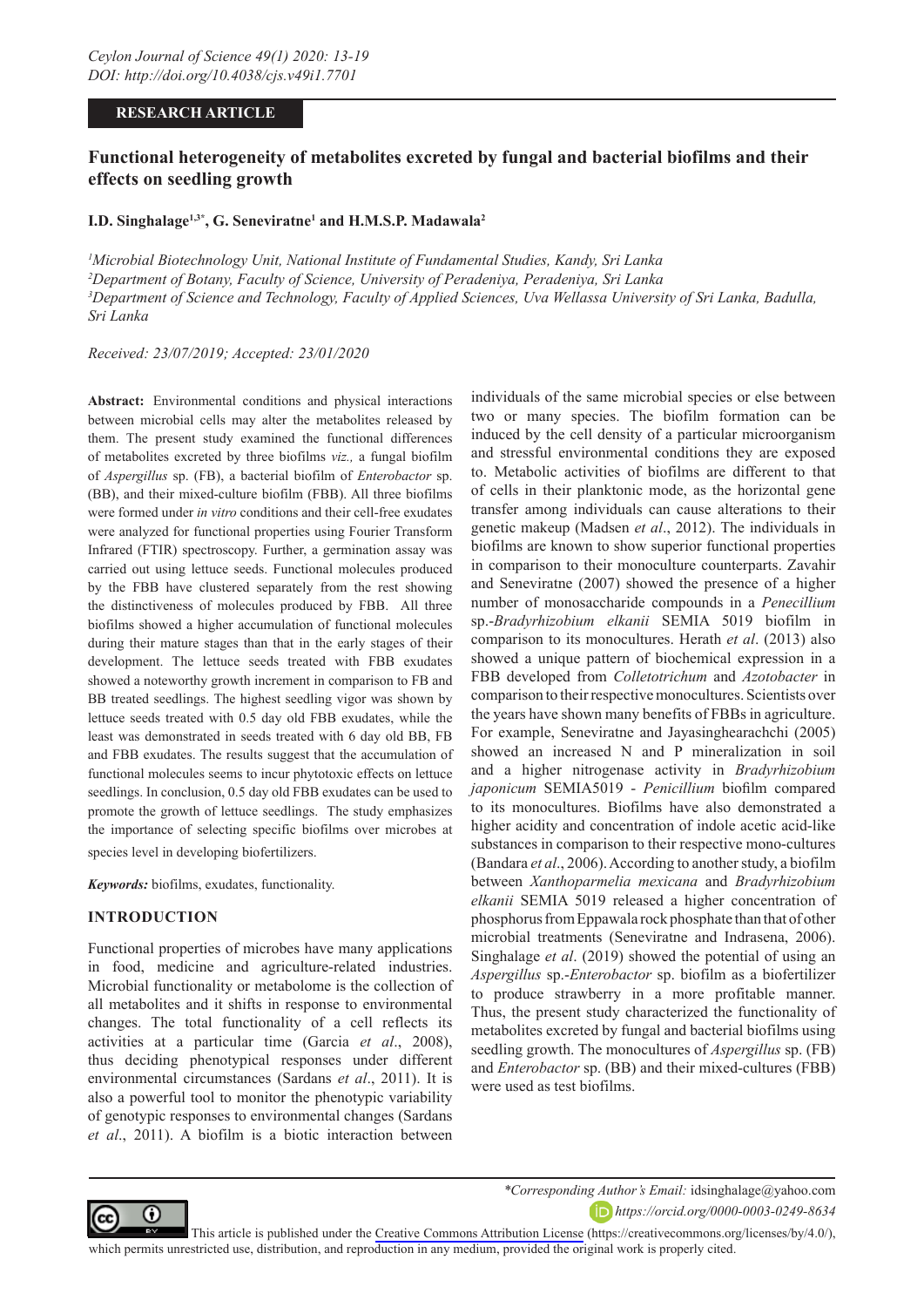### **MATERIALS AND METHODS**

An *Aspergillus* sp. and an *Enterobactor* sp. isolated from the rhizosphere of cultivated strawberry (*Fragaria x ananassa*) were used in the study. Using them, a fungal biofilm (FB), a bacterial biofilm (BB) and a fungal-bacterial biofilm (FBB) were produced in culture flasks containing 100 mL of Biofilm Forming Medium (BFM). The medium without microbes was used as the control (Cont). Three replicates of culture flasks containing the three biofilms and the control were incubated under room temperature  $(25^{\circ}C)$  for six days in a shaker (80 rpm). Morphological characteristics of the biofilms were observed under a light microscope after mounting the cultures with lacto phenol cotton blue stain. From each flask, 20 mL of the BFM were collected at 0.25, 0.5, 1.5, 3 and 6 days following inoculation. Samples were centrifuged (6000 rpm for 20 min; SANYO Harrier 18/80) and the supernatant was filtered by syringe filtration (20 µm). The filtrate (1.0 mL) was concentrated by vacuum drying (Eyela, VOS-4500) under 50 °C until it reached the final volume of  $\sim 50$  µL. The absorbance spectra of concentrated exudates were measured at the range of 650 –  $4,000$  cm<sup>-1</sup> with a resolution of 4 cm<sup>-1</sup> by Fourier Transform Infrared (FTIR, Thermo Nicolet, USA) spectroscopy. Each spectrum was produced by using 256 scans. During the spectral analysis, baseline of each spectrum was corrected by automatic base line correction function. Peaks of functional groups were visualized in amides  $(1.500 - 1.800)$ cm<sup>-1</sup>), fatty acids  $(1,400 - 1,500$  cm<sup>-1</sup> and  $2,800 - 3,000$  cm<sup>-1</sup> <sup>1</sup>) and polysaccharides  $(900 - 1,200 \text{ cm}^{-1})$  windows. Spectra were collected and analyzed by OMINIC® software. The peak absorbance values under different biofilms were analyzed using ANOVA. Treatment means were separated by Tukey's simultaneous mean separation test. Functional similarity of different biofilm exudates in each spectral window was analyzed by Hierarchical Cluster Analysis (HCA).

The filtrate (devoid of concentration) was used in the lettuce seed germination assay as follows. Lettuce seeds were surface sterilized by soaking seeds in a commercial clorox solution ( $1\%$  w/v) for 5 minutes and then the seeds were washed and drained repeatedly using sterile distilled water (Abdul-Baki, 1974). Twenty five lettuce seeds were soaked in biofilm exudates for 2 hours before they were placed on wet paper towels in sterile disposable petri plates. The petri plates were kept under dark conditions for 48 hours to initiate germination. After 5 days, the number of germinating seeds was counted in each treatment, and the length of each seedling was measured. The results were expressed as germination percentage and seedling vigor index (SVI) where SVI = Mean length of seedling  $\times$ Percentage germination (Haque *et al*., 2007).

Functional properties of biofilms were correlated with the germination percentages of lettuce seeds and the vigor of lettuce seedling by Pearson correlation. Statistical tests were performed using Minitab® 16.2.1, 2010.

### **RESULTS AND DISCUSSION**

Polysaccharide concentration was significantly higher (p <  $0.05$ ) in all biofilm exudates over the control on the  $3<sup>rd</sup>$  day following inoculation (Figure 1a). The amide concentration was significantly higher ( $p < 0.05$ ) in FBB in comparison to the control at 0.25 day. In contrast, FBB showed significantly low ( $p > 0.05$ ) amide concentrations on  $3<sup>rd</sup>$  and 5th days in comparison to the BB and the control. Functional fatty acids were significantly the highest ( $p < 0.05$ ) in BB exudates collected from 3-day old biofilms (Figure 1c). In the 0.5 day old biofilms, FB secreted a significantly higher polysaccharide level than the FBB (Figure 1a), while the amides also showed similar results (Figure 1b). The fatty acids showed no significant differences between the treatments (Figure 1c). The controls (only BFM without biofilms) also showed the presence of polysaccharides, amides and fatty acids as they contained different types of carbohydrates and some other macromolecules. Though functional properties of FBB were not significantly different, they were unique compared to the other two types of biofilms, as was proved from the cluster analysis of biofilm metabolites. Considering all spectral windows such as polysaccharide, amide and fatty acids, the FBB produced a distinct group of chemical compounds in comparison to the two mono-specific biofilms studied (i.e. BB and FB) (Figure 2). Herath *et al*. (2013) also showed a unique pattern of biochemical expression in FBBs developed from *Colletotrichum* and *Azotobacter* in comparison to their monospecific counterparts. The polysaccharide-based functional groups that were recorded in the control, BB and FB showed  $\approx$  99% similarity in all harvest times (Figure 2a). Functionality of 0.25 days old FBB showed  $\approx 90\%$  similarity to the functionality of the other two biofilms at all times (Figure 2a). Mature FBB showed approximately 80% similarity to the functional groups produced by the other two biofilms at 0.5, 1.5, 3 and 6 days (Figure 2a). Hierarchical Cluster Analysis (HCA) of amides and fatty acids also showed clustering patterns similar to polysaccharides (Figures 2b and 2c).

These variations of metabolites are attributed to the fact that the metabolome of biofilms generally changes with the maturation of biofilms (Wong *et al*., 2018, Singhalage *et al*., 2018). Polysaccharides (Jiao *et al*., 2010), amides (O'Toole and Kolter, 1998) and fatty acids are major components of Extracellular Polymeric Substances (EPS) of biofilms, which provide a strong and sticky framework to protect biofilms against adverse environmental conditions (Sutherland, 2001). The multidimensional structure of EPS biopolymers (Flemming *et al*., 2007) could provide space to trap many functional biomolecules that are released from biofilms indicating a direct contribution of EPS to the functionality of biofilm exudates. It is also known that amides or proteins help microbial cells to attach to the substratum during the initial stages of biofilm formation (Crouzet *et al*., 2014), thus the continued protein synthesis is not required during the latter stages of biofilm (O'Toole and Kolter, 1998). In agreement with that, the concentration of amide-based functional groups in our study decreased by the  $6<sup>th</sup>$  day in all three biofilms (Figure 1b). Furthermore, microbial interactions regulate genes that encode proteins with unknown functions, thus these regulatory genes seem to play an important role in adapting microorganisms to their environment (Deveau *et al*., 2015), thus inducing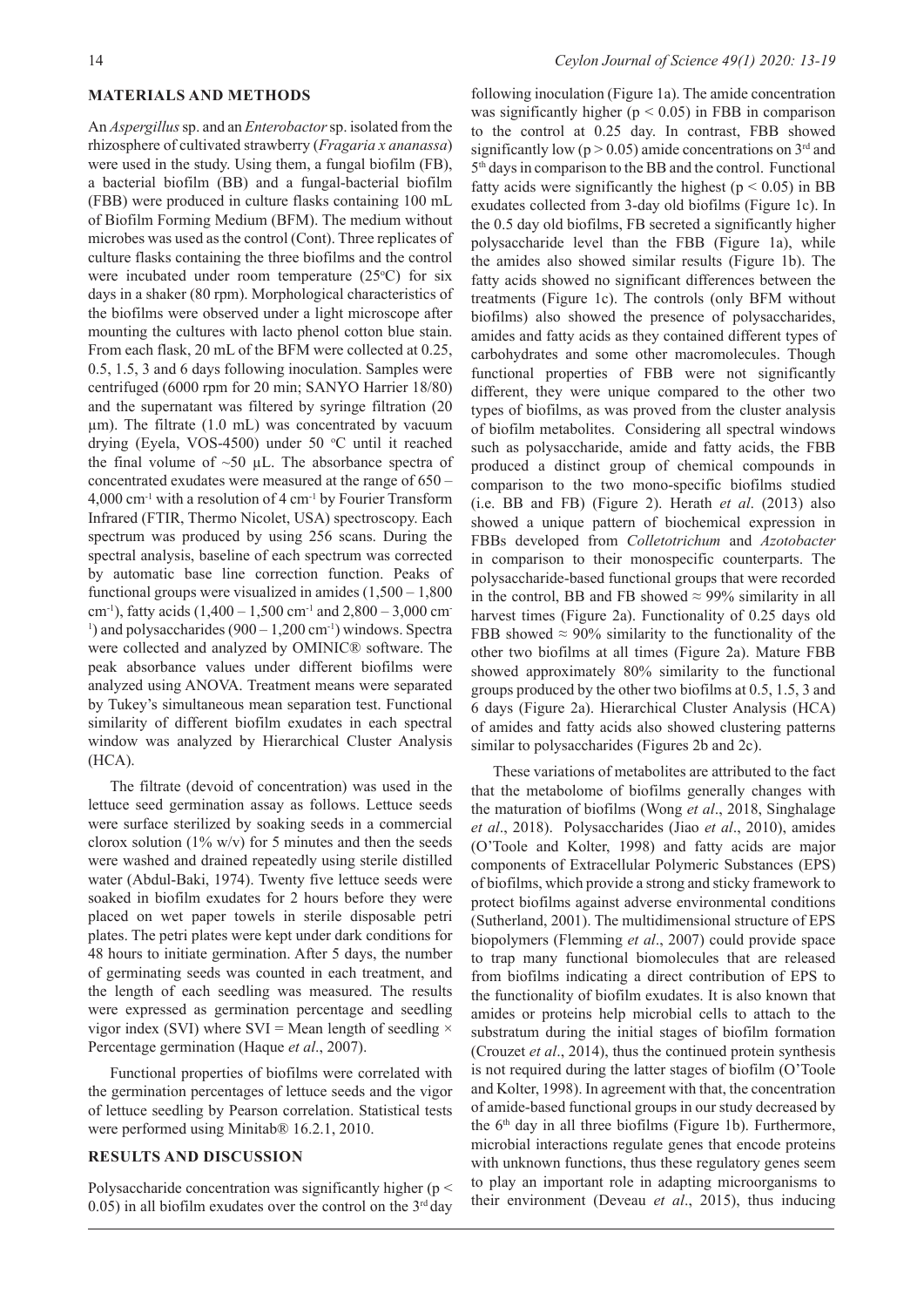biofilm formation under stressful conditions.

Microorganisms excrete fatty acids as they pseudosolubilize hydrocarbons thus facilitating C uptake (Mapelli *et al*., 2008). Soberón-Chávez *et al*. (2005) showed a synthesis of glycolipid surface-active molecules by a rhizospheric plant growth promoting bacterial strain, *Pseudomonas aeruginosa*. Present study also showed that

the amount of biomolecules released by the biofilms was related to their maturity stages (Figure 1), thus indicating a relationship of the metabolome to the growth phase. Allen *et al*. (2003) also showed substantial variations of microbial exometabolome throughout different growth phases of microbes.

The metabolic heterogeneity among microorganisms



**Figure 1:** Differences of concentrations of functional polysaccharides (a), amides (b) and fatty acids (c) of biofilms in four maturity stages 0.5, 1.5, 3 and 6 days. BB - Bacterial biofilm, FB - Fungal biofilm, FBB - Fungal-bacterial biofilm. Data were gathered from polysaccharide  $(900 - 1,200 \text{cm}^{-1})$ , amide  $(1,500 - 1,800 \text{cm}^{-1})$  and fatty acids  $(2,800 - 3,000 \text{cm}^{-1} \text{and} 1,400 -1,500 \text{cm}^{-1})$  windows of FTIR spectrum. Columns headed by the same letter in the same harvest are not significantly different at 5% probability level. AU absorbance units.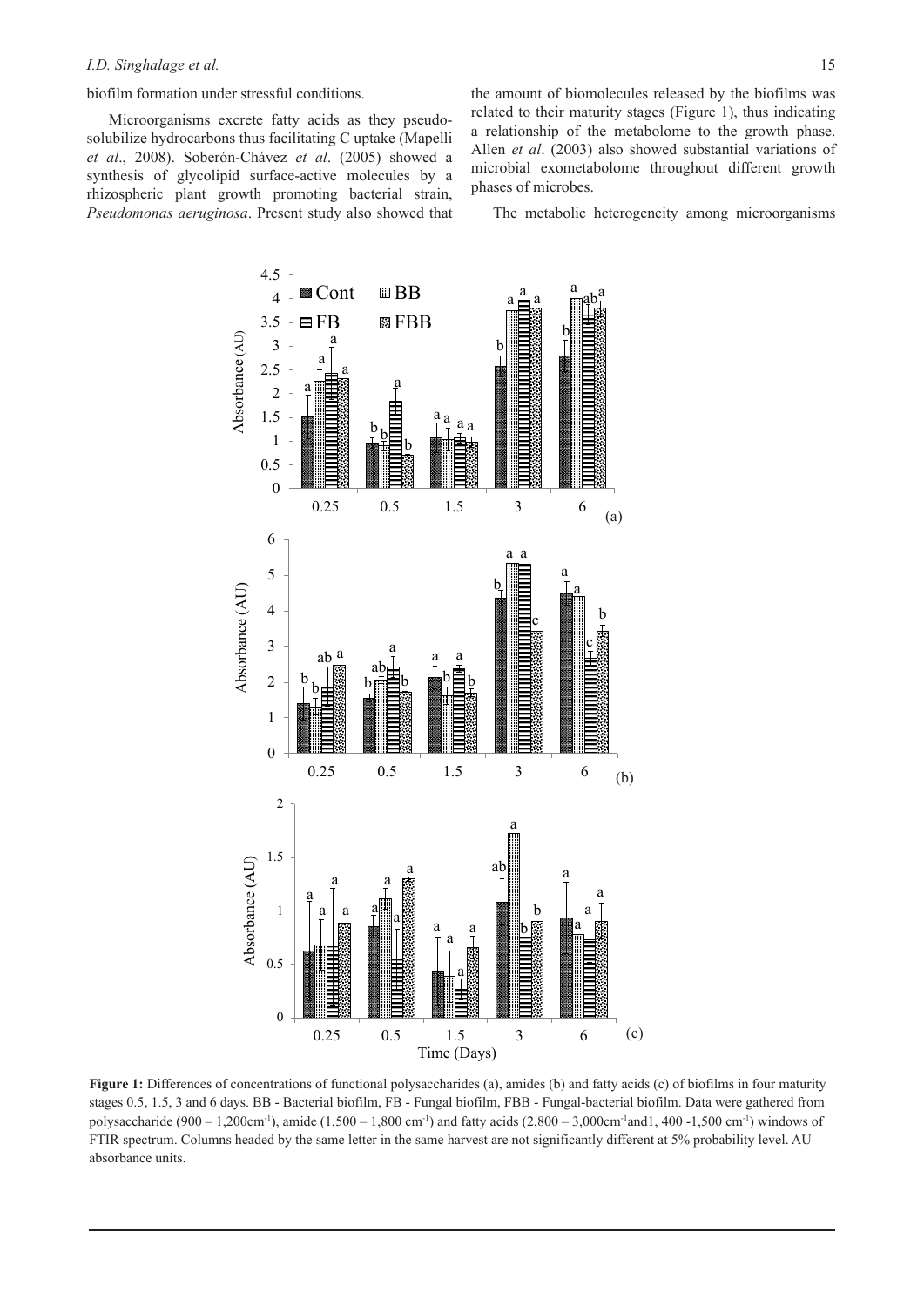



**Figure 2 :** Dendrogram showing hierarchical cluster analysis of FTIR spectral functional groups of, (a) polysaccharide (900 - 1200 cm-1), (b) fatty acid (2800 - 3000 cm-1 and 1400 - 1500 cm-1) and (c) amide (1500 - 1800 cm-1) exudates of bacterial (BB), fungal (FB) and fungal - bacterial (FBB) biofilms at five (0.25, 0.5, 1.5, 3 and 6 days) harvests. Number followed by each treatment and control represent the harvesting times ( $1 = 0.25$ ,  $2 = 0.5$ ,  $3 = 1.5$ ,  $4 = 3$  and  $5 = 6$  days).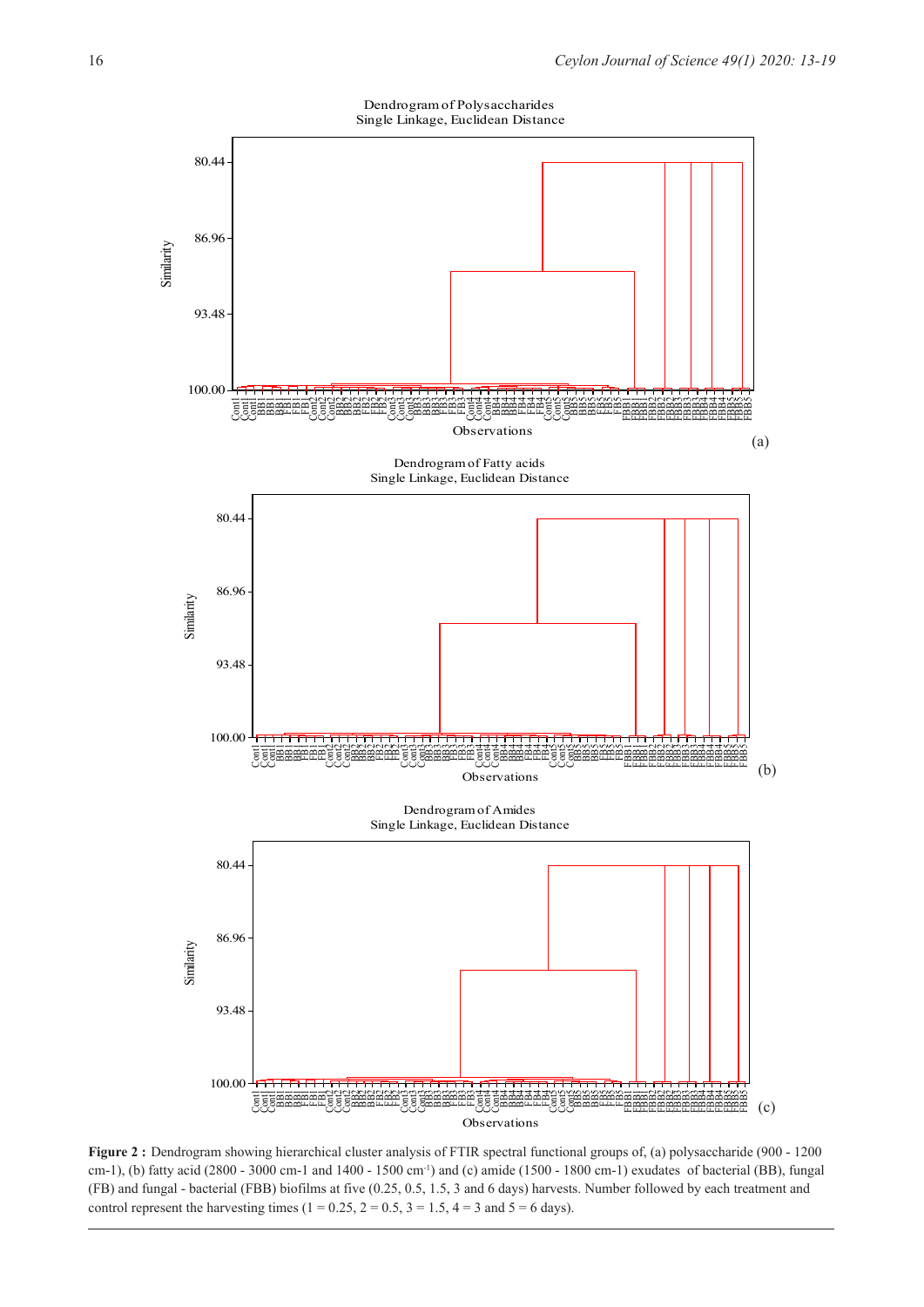## *I.D. Singhalage et al.* 17

was observed when they were in intimate physical interactions with other microorganisms, especially with individuals from a different domain. In FBBs, fungal filaments act as the substratum for the bacterial cells to get colonized (Figure 3). Detachment and re-attachment of bacterial cells to fungal filaments were observed during the formation of the FBB. The genetic manipulation occurring in FBB produces more diverse functional groups than that of monoculture-based biofilms (Molin and Tolker-Nielsen, 2003). BB expressed the EPS accumulation by enlarging cells over time. In addition, planktonic bacterial cells got aggregated together in liquid medium by acting the bacterial cell surface as a substratum for the formation of BB. In fungal biofilm formation, the density and slimy nature of the fungal filaments increased with the formation and maturation of the biofilm. Similarly, Singhalage *et al*. (2018) also explained the morphological and structural properties of fungal, bacterial and fungal-bacterial biofilms when they were changing from planktonic form to the biofilm mode. The biofilmed microorganisms contain more

diverse genomic potential than their planktonic modes largely due to the transfer of genetic materials (Jefferson, 2004). This unique feature enables them to produce distinct functional compounds. Schroeckh *et al*. (2009) showed an activation of a specific gene in *Aspergillus* when it forms an interaction with a bacterial strain. An intimate physical interaction between the bacterial and fungal strains is mandatory to elicit specific responses (Schroeckh *et al*., 2009). Deveau *et al*. (2015) too showed specific metabolic responses of *Laccaria bicolor* S238N when it was in a fungalbacterial interaction possibly as a result of exchanging metabolites or competing for nutrients, which remains still to be investigated. The physical interactions and signaling molecules help microorganisms to communicate with each other, thus activating silent biosynthetic genes (Schroeckh *et al*., 2009) while improving the metabolic activity.

Microbial exudates have shown the potential to promote plant growth. According to the lettuce seed germination assay in the present study, the highest seedling



**Figure 3:** Morphological differences of three types of biofilms - fungal (FB), bacterial (BB) and fungal-bacterial (FBB). Magnification x 1000.



**Figure 4:** Change in lettuce seedling vigor with the application of biofilm exudates harvested at different time intervals. Maximum vigor was shown by seedlings treated from 0.5 days old fungal-bacterial biofilm exudates.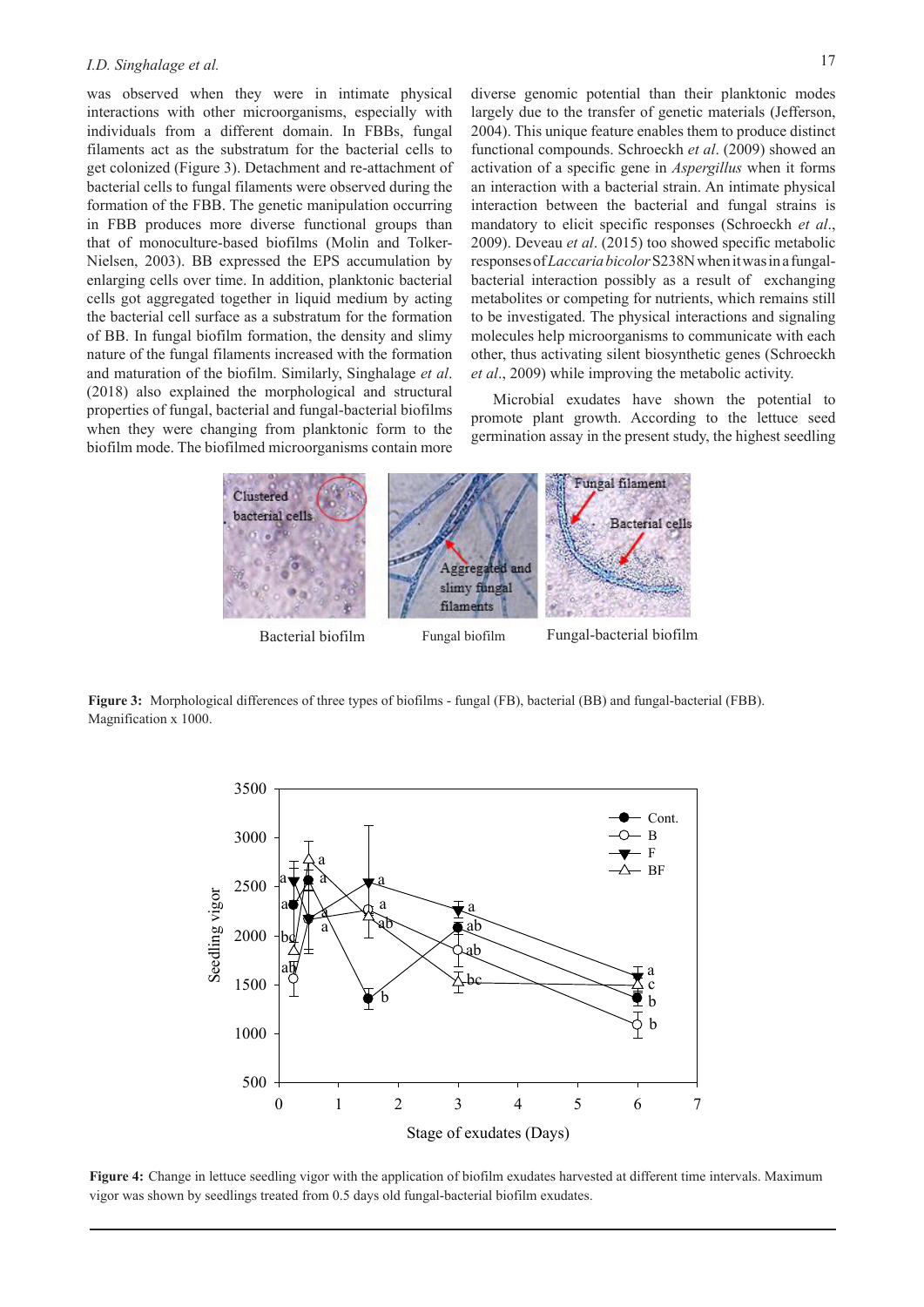

**Figure 5:** The lettuce seedlings A. treated with biofilm exudates collected at 0.5 day; B. treated with biofilm exudates collected at day 6 (C - Control, BB - Bacterial biofilm, FB - Fungal biofilm, FBB- Fungal-bacterial biofilm).

**Table 1:** Pearson correlation coefficient (r) showing relationships of the seedling vigor and germination percentage of lettuce with functional polysaccharides, fatty acids and amides of the microbes.

| <b>Variables</b>       | <b>Polysaccharides</b> | <b>Fatty acids</b> | Amides  |
|------------------------|------------------------|--------------------|---------|
| Lettuce seedling vigor | $-0.54$                | $-0.15$            | $-0.37$ |
|                        | (0.000)                | (0.25)             | (0.000) |
| Germination percentage | $-0.61$                | $-0.25$            | $-0.56$ |
|                        | (0.000)                | (0.05)             | (0.000) |

\*The probability levels are within parentheses.

\* All data recorded at 0.25, 0.5, 1.5, 3 and 6 days were considered in the correlation analysis.

vigor (though not significantly) was observed in lettuce treated with 0.5 day old FBB exudates (Figure 4), while the least recorded with 6 days old BB, FB, FBB and 1.5 days old BB exudates. The mature biofilms showed the ability to accumulate the highest amount of functional polysaccharides and amides (Figures 1a, 1b). A negative correlation observed between the lettuce seedling vigor and functional polysaccharides and amides in the present study (Table 1) indicated that the accumulation of functional polysaccharides and amides may impose phytotoxic effect on lettuce seedlings, inhibiting their growth. The lettuce seeds treated by 0.5 day old BB and FB exudates also showed a reduced vigor over the control. This could be due to the phytotoxic effect caused by accumulated functional molecules in these two biofilms (Figure 1). Germination potential and seedling growth of lettuce seeds treated with 0.5 day and 6 days old FBB exudates demonstrated a healthy growth in comparison to others treated with BB and FB exudates (Figure 5).

The study confirms that BB, FB and FBB released functional polysaccharides, amides and fatty acids to their vicinity in varying concentrations. However, FBB released a somewhat different set of functional molecules (according to the cluster analysis given in Figure 2a, b and c) in contrast to its monospecific counterparts. In all biofilms, functional molecules accumulate over time, potentially causing phytotoxic effects to plants. However, the exudates

of FBB showed a potential to promote growth of lettuce seedlings over exudates of BB and FB, further confirming their exclusive nature. Thus, the potential use of exudates of fresh FBB in plant growth promotion is highlighted in the present study. One important message conveyed from this study is that it is the type of biofilm, which is more crucial in developing biofertilizers for agriculture, but not the type of microbial species.

### **ACKNOWLEDGEMENT**

The study was partially funded by University Grants Commission of Sri Lanka (UGC/ICD/RG/02/2012/10). We acknowledge Mr. Anura Pathirana, Chief Technical Officer of the National Institute of Fundamental Studies for his technical assistance.

## **DECLARATION OF CONFLICT OF INTEREST**

The authors declare that there is no conflict of interest.

#### **REFERENCES**

- Abdul-Baki, A.A. (1974). Pitfalls in using sodium hypochlorite as a seed disinfectant in 14C incorporation studies. *Plant Physiology* **53**(5): 768-771.
- Allen, J., Davel, H.M., Broadhurst, D., Heald, J.K., Rowland, J.J., Oliver, S.G. and Kell, D.B. (2003). High-throughput classification of yeast mutants for functional genomics using metabolic foot printing,.